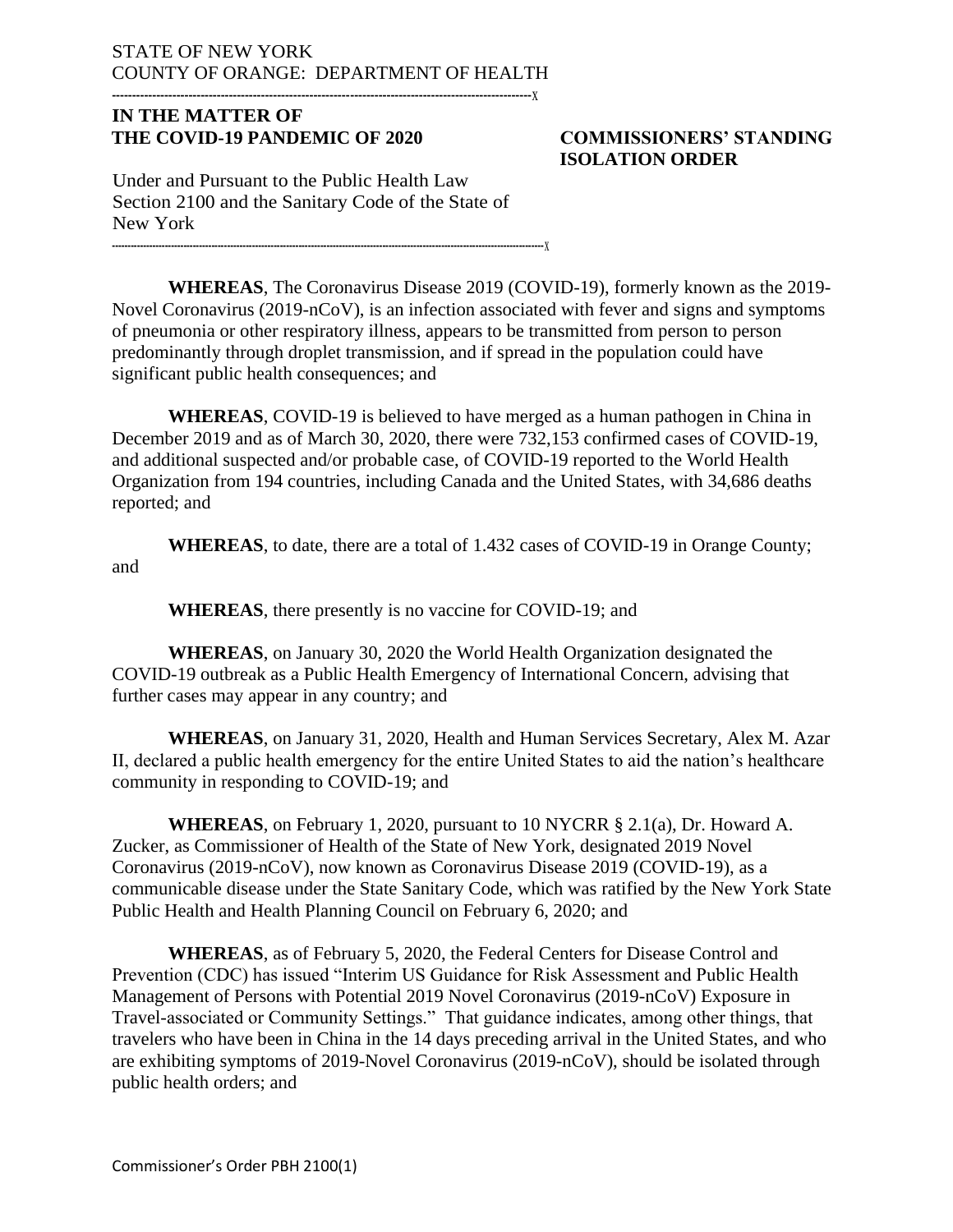**WHEREAS,** the CDC has expanded these recommendations to other countries that heave widespread, ongoing, transmission; these countries maintain a Level 3 Travel Health Notice and currently include China, Iran, Most European Countries, United Kingdom and Ireland; and

**WHEREAS,** on March 7, 2020, Governor Andrew M. Cuomo issued Executive Order Number 202 declaring a Disaster Emergency in the State of New York; and

**WHEREAS**, recently, the New York State Department of Health (NYSDOH) has issued additional guidance entitled "2019 Novel Coronavirus (COVID-19) Interim Containment Guidance: Precautionary Quarantine, Mandatory Quarantine and Mandatory Isolation Applicable to all Local Health Departments (LHD)" (the "Interim Containment Guidance") which explains persons must be quarantined and isolated; and

**WHEREAS**, the CDC has issued guidance as of March 16, 2020 entitled "Criteria for Return to Work for Healthcare Personnel with Confirmed or Suspected COvID-19 (Interim Guidance)" which states that Healthcare Personnel (HCP) should be excluded from work until:

- a. At lease 3 days (72 hours) have passed since recovery defined as resolution of fever without the use of fever-reducing medications and improvement in respiratory symptoms (e.g., cough, shortness of breath); and,
- b. At least 7 days have passed since symptoms first appeared; and

**WHEREAS**, the CDC further has indicated that after returning to work, HCP should "[w]ear a facemask at all times while in the healthcare facility until all symptoms are completely resolved or until 14 days after illness onset, whichever is longer"; and

**WHEREAS**, the CDC has issued guidance as of March 16, 2020 entitled "Discontinuation of Home Isolation for Persons with COVID-19 (Interim Guidance)" which states that:

- a. Persons with COVID-19 who have symptoms and were directed to care for themselves at home may discontinue home isolation under the following conditions:
	- 1. At least 3 days (72 hours) have passed since recovery defined as resolution of fever without the use of fever-reducing medications and improvement in respiratory symptoms (e.g., cough, shortness of breath); and
	- 2. At least 7 days have passed since symptoms first appeared; and
- b. Individuals with laboratory-confirmed COVID-19 who have not had any symptoms may discontinue home isolation when at least 7 days have passed since the date of their first positive COVID-19 diagnostic test and have had no subsequent illness; and

**WHEREAS**, 10 NYCRR § 2.29 provides that "[w]henever a case of a highly communicable disease (as defined in § 2.1 of this Part) comes to the attention of the city, county or district health officer he [or she] shall isolate such patients as in his [or her] judgment he [or she] deems necessary"; and

**WHEREAS**, Pursuant to New York Public Health Law 324(1)(e), Section 7.03 of the Orange County Charter, Section 7-3 of the Orange County Administrative Code and the Orange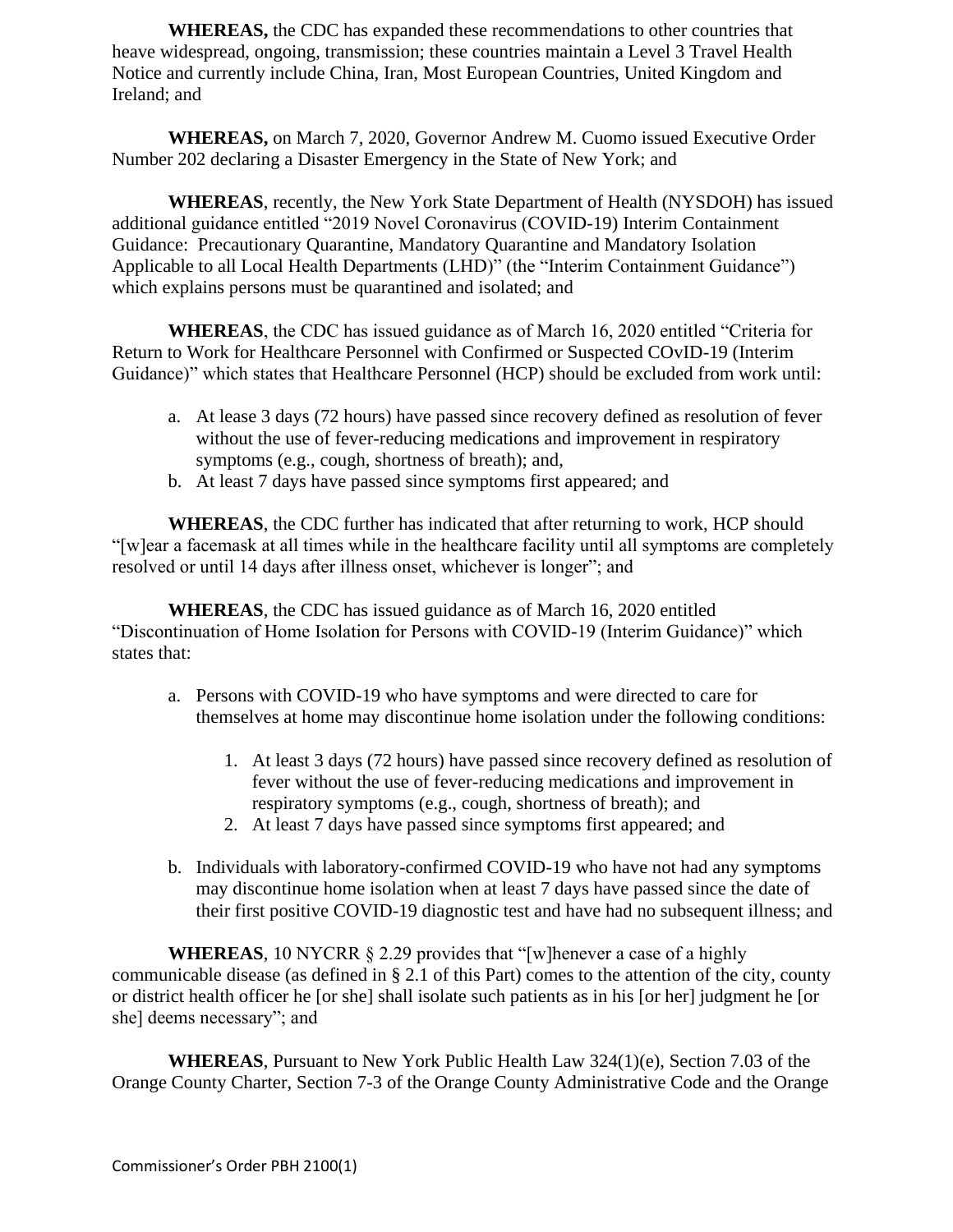County Sanitary Code, the Commissioner is authorized to enforce the New York Public Health Law and its associated regulations; and

**WHEREAS**, pursuant to New York Public Health Law § 1300 et seq., the New York Sanitary Code, 10 NYCRR Part 8, the Commissioner shall investigate and order the suppression, removal and abatement of all nuisances and conditions detrimental to life and health found to exist in the health district; and

**WHEREAS**, the Commissioner has determined that persons infected with or exposed to persons infected with COVID-19 pose an imminent and significant threat to public health and safety and are a public health nuisance; and

**WHEREAS**, Section 2100 of the Public Health Law mandates that all local health officers, being Commissioners of Health and Public Health Directors, as the case may be, of County Health Departments, guard against the introduction of such communicable diseases as are designated in the State Sanitary Code, by the exercise of proper and vigilant medical inspection and control of all persons and things infected with or exposed to such diseases by methods including but not limited to mandatory isolation as defined in 10 NYCRR 2.25(d) and mandatory personal quarantine as defined in 10 NYCRR 2.25(f); and

**WHEREAS,** 10 NYCRR 2.25(f) defines "personal quarantine" as "restricting household contacts and/or incidental contacts to premises designated by the health officer"; and

**WHEREAS**, 10 NYCRR 2.25(d) defines "isolation" as the "separation from other persons, in such places, under such conditions, and for such time, as will prevent transmission of the infectious agent, of persons known to be ill or suspected of being infected; and

**WHEREAS,** as of March 9, 2020, the NYSDOH guidance entitled "2019 Novel Coronavirus (COVID-19) Interim Containment Guidance: Precautionary Quarantine, Mandatory Quarantine and Mandatory Isolation Applicable to all Local Health Departments (LHD)" states that LHD's must utilize the following definitions in determining whether or not to institute a mandatory isolation:

**"Status for Required Mandatory Isolation** – Person has tested positive for COVID-19, whether or not displaying symptoms for COVID-19."; and

**NOW, THEREFORE**, by virtue of the authority vested in me by §§ 1300 et seq. and 2100 of the Public Health Law of the State of New York and applicable provisions of the New York State Code of Rules and Regulations, as Commissioner of Orange County, I do hereby ORDER that, effective immediately:

1. Any resident of Orange County who has been deemed Healthcare Personnel (HCP) by his/her current employer and advised by the Orange County Department of Health (OCDOH) that he/she has tested positive for COVID-19 shall (a) travel directly to,  $1$  if not already located there, and remain isolated at his/her residence, or at such other location as directed by the OCDOH, for at least 3 days (72 hours) after recovery defined as resolution of fever without the use of fever-reducing medications and improvement in respiratory

<sup>&</sup>lt;sup>1</sup> By means of medically provided transportation (e.g., Ambulance or Ambulette operated by individuals exercising all accepted methods to protect themselves from COVID-19, including the use of Personal Protective Equipment (PPE)) so that you do no expose another unprotected individual to your confirmed infection by COVID-19.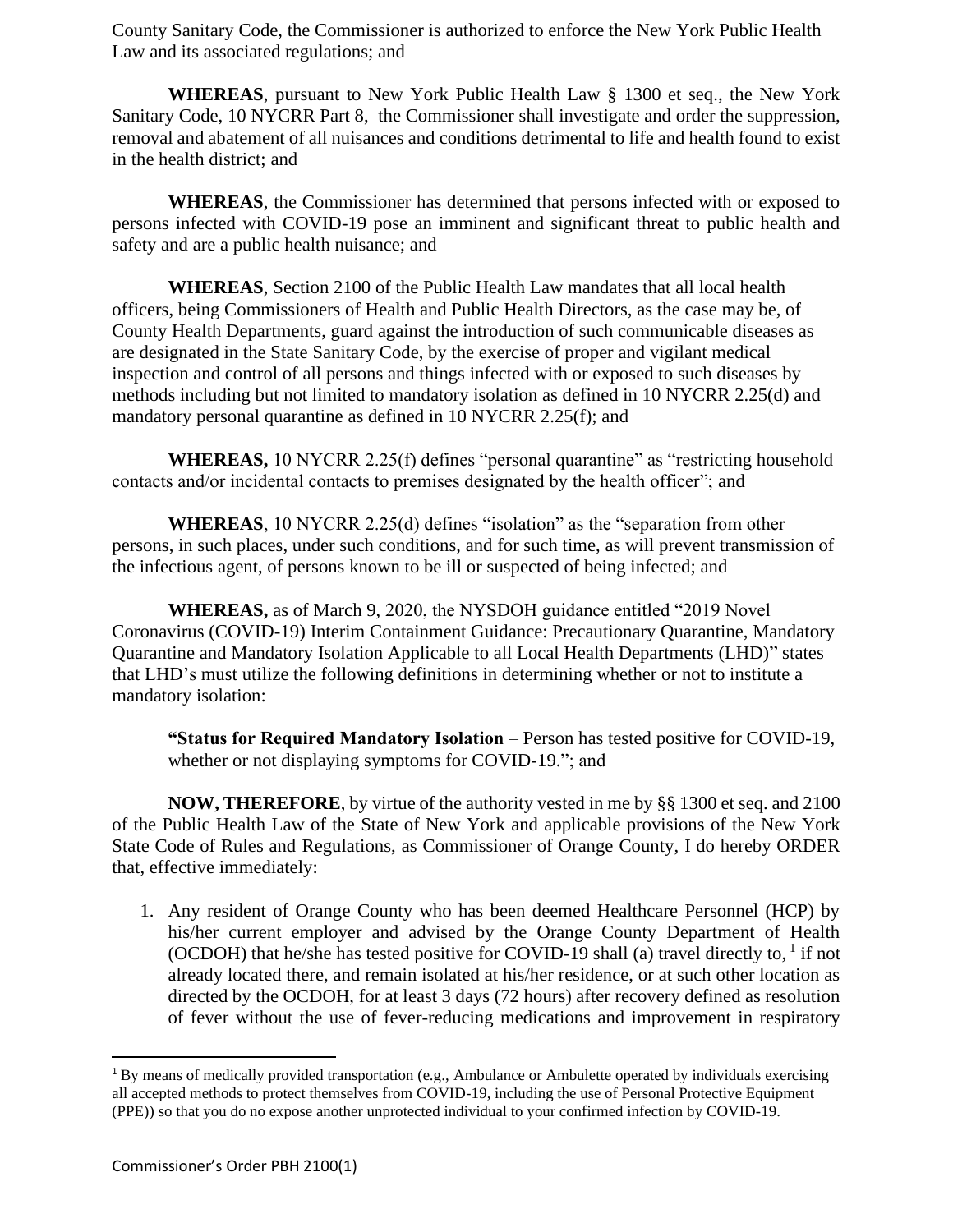symptoms (e.g., cough, shortness of breath) and at least 7 days after symptoms first appeared, consistent with the CDC's and the NYSDOH's guidance discussed above, (b) not return to work until the period set forth in section (a) has passed, (c) when returning to work, wear a facemask at all times while in the healthcare facility until all symptoms are completely resolved or until 14 days after illness onset, whichever is longer and (d) cooperate with OCDOH public health authorities by providing information regarding the details of his/her illness, exposures and/or contacts;<sup>2</sup> and

- 2. Any other resident of Orange County who has been advised by OCDOH that he/she has tested positive for COVID-19, *and who has been symptomatic*, shall (a) travel directly to, if not already located there,  $3$  and remain isolated at his/her residence, or at such other location as indicated by OCDOH, for at least 3 days (72 hours) after recovery defined as resolution of fever without the use of fever-reducing medications and improvement in respiratory symptoms (e.g., cough, shortness of breath) and 7 days after his/her symptoms first appeared, consistent with the CDC's and the NYSDOH's guidance discussed above and (b) cooperate with OCDOH public health authorities by providing information regarding the details of his/her illness, exposures and/or contacts; and
- 3. Any other resident of Orange County who has been advised by OCDOH that he/she has tested positive for COVID-19, *and who has not been symptomatic*, shall (a) travel directly to, if not already located there, and remain isolated at his/her residence, or at such other location indicated by OCDOH, for at least 7 days after the date of his/her first positive COVID-19 diagnostic test provided he/she has had no subsequent illness, consistent with the CDC's and the NYSDOH's guidance discussed above and (b) cooperate with OCDOH public health authorities by providing information regarding the details of his/her illness, exposures and/or contacts; <sup>4</sup> and be it further

**FURTHER, I DO HEREBY ORDER,** that every doctor, hospital, or other medical provider or facility operating within the County of Orange shall conspicuously place a copy of this Standing Order in their place of business, where it may be viewed by any persons seeking treatment or testing, and, should said doctor, hospital or other medical provider or facility operating within the County of Orange provide a positive result, a copy of this **ORDER** must also be provided.

**ORDERED**, should you fail to abide by this **ORDER**, in addition to administrative and civil monetary penalties, you may be subjected to criminal prosecution under the Public Health Law for which you may be punished by six (6) months imprisonment and a one hundred-fifty (150) dollar fine. *See* Public Health Law § 12-b.

**FURTHER, I DO HEREBY** give notice that you have a right to be represented by legal counsel or to have counsel provided and that if you qualify to have counsel provided, such counsel will be made available. Moreover, you may supply to the County Health Department the addresses and/or telephone numbers of friends and/or relatives to receive notification of your isolation. At

<sup>&</sup>lt;sup>2</sup> Cooperation includes, but is not limited to, maintaining contact with OCDOH regarding the status of your health, including where you may be admitted to any hospital facility, as it is also the hospital facility's continuing obligation to permit OCDOH to investigate your confirmed infection by COVID-19 while there. *See* 10 NYCRR §§ 2.2, 2.6(a) and (b).

<sup>&</sup>lt;sup>3</sup> By means of medically provided transportation (e.g., Ambulance or Ambulette operated by individuals exercising all accepted methods to protect themselves from COVID-19, including the use of Personal Protective Equipment (PPE)) so that you do no expose another unprotected individual to your confirmed infection by COVID-19.

<sup>4</sup> Cooperation includes, but is not limited to, maintaining contact with OCDOH regarding the status of your health, including where you may be admitted to any hospital facility, as it is also the hospital facility's continuing obligation to permit OCDOH to investigate your confirmed infection by COVID-19 while there. *See* 10 NYCRR §§ 2.2, 2.6(a) and (b).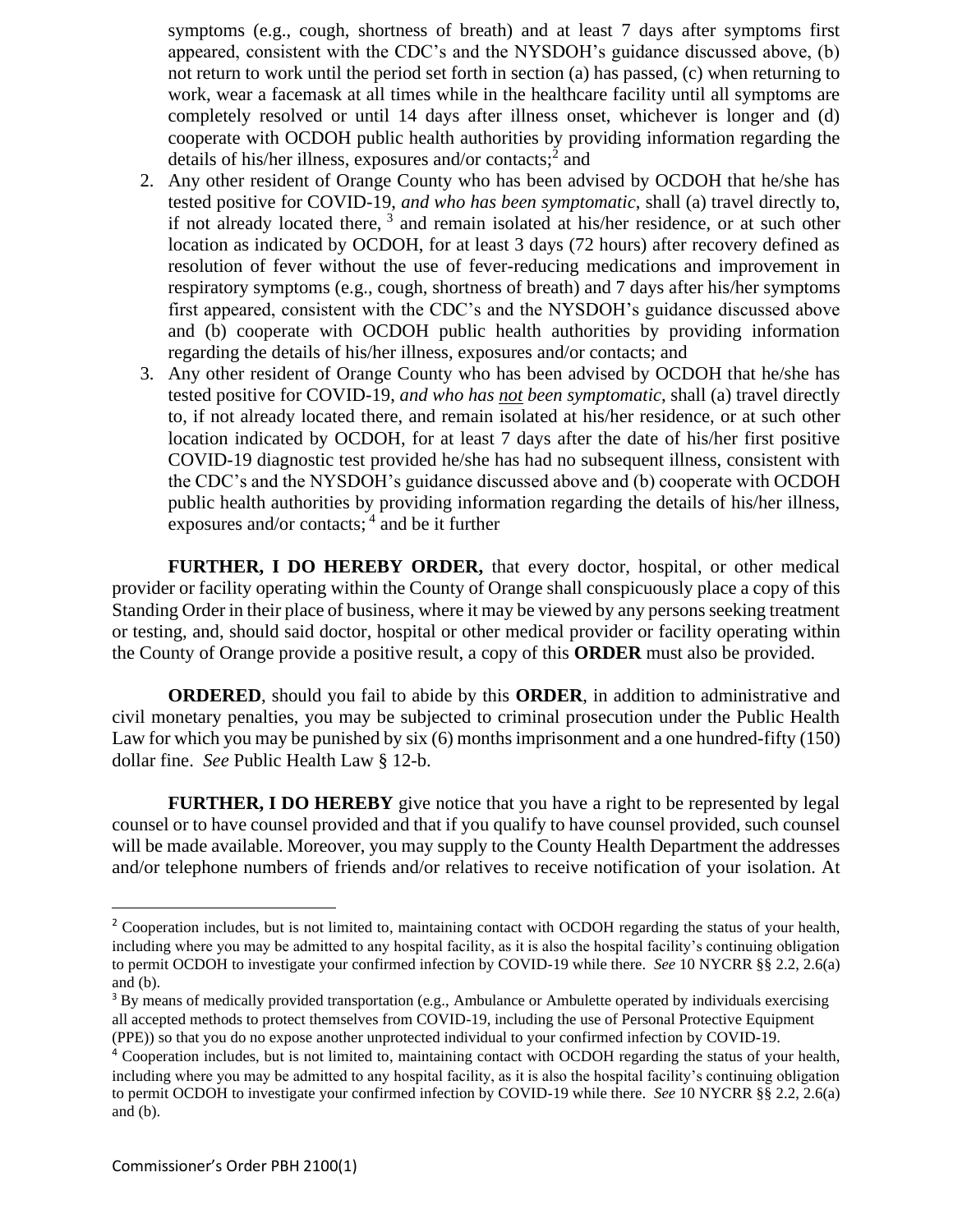your request, the County Health Department shall provide notice to a reasonable number of such persons that you are being isolated.

**FURTHER, I DO HEREBY ORDER**, that, this Standing Order shall remain in effect until revoked, in writing, by my hand.

DATED: March 31, 2020 Goshen, New York

lui Ch

IRINA GELMAN, DPM, MPH, PHDc COMMISSONER OF HEALTH

\_\_\_\_\_\_\_\_\_\_\_\_\_\_\_\_\_\_\_\_\_\_\_\_\_\_\_\_\_\_\_\_\_\_\_\_\_\_\_